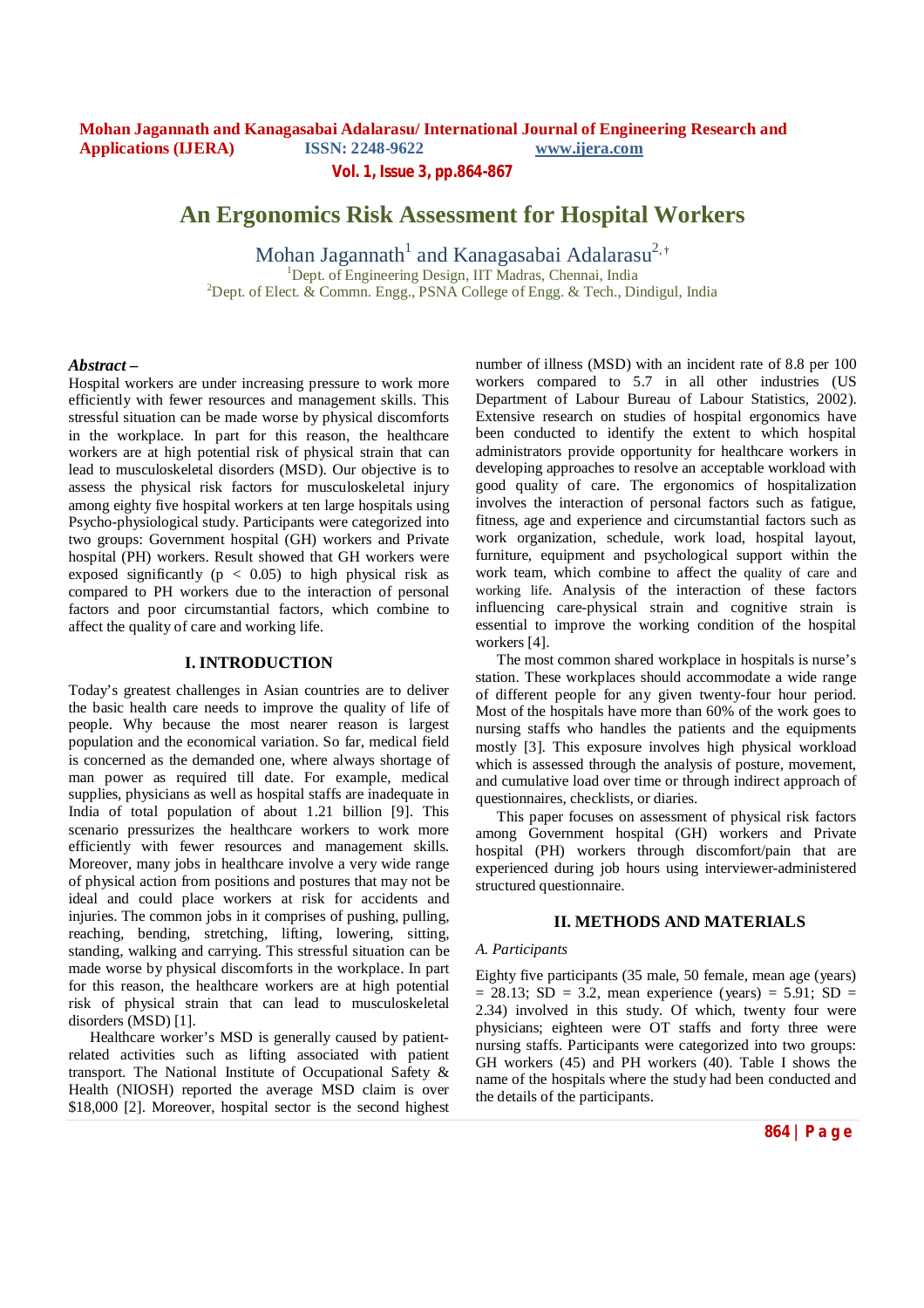## **Vol. 1, Issue 3, pp.864-867**

#### *B. Experimental design and protocols*

Following the evaluation of initial mini-mental state examination, the study had been clearly explained to the participants. A self-administered questionnaire was given to the participants to quantify the overall perceived discomfort/pain score at different body locations such as neck, shoulder, back, elbow, wrist/hand, thigh, knee, leg and ankle/feet (Fig. 1). It was taken care that survey was conducted on participants who experiencing MSD that are caused due to their on-duty jobs itself. Pain-scale criteria and their corresponding grades are depicted in Table II.

| TABLE I                                                  |
|----------------------------------------------------------|
| NAME OF THE HOSPITALS WHERE THE STUDY HAD BEEN CONDUCTED |
| AND DETAILS OF THE DADTIONANTS                           |

|           | AND DETAILS OF THE PARTICIPANTS                           |                   |                     |                                 |  |
|-----------|-----------------------------------------------------------|-------------------|---------------------|---------------------------------|--|
| Category  | <b>Hospitals</b>                                          | <b>Physicians</b> | OТ<br><b>Staffs</b> | <b>Nursing</b><br><b>Staffs</b> |  |
| GH        | Government General Hospital,<br>Chennai                   | ı                 | $\overline{c}$      | 5                               |  |
|           | Government Vellore Medical<br>College & Hospital, Vellore | $\overline{c}$    | $\Omega$            | $\overline{4}$                  |  |
|           | Government Hospital, Vellore<br>Arakkonam                 | 5                 | 4                   | $\overline{4}$                  |  |
|           | Government Hospital,<br>Coimbatore Sulur                  | 4                 | 1                   | 6                               |  |
|           | Rajaji Government Hospital,<br>Madurai                    | $\theta$          | $\overline{c}$      | 5                               |  |
| <b>PH</b> | Sri Ramachandra Medical<br>Centre, Chennai                | 3                 | $\mathbf{3}$        | $\mathfrak{D}$                  |  |
|           | Vijaya Health Center, Chennai                             | $\mathfrak{D}$    | $\Omega$            | $\overline{5}$                  |  |
|           | Meenakchi Mission Hospital &<br>Research Centre, Madurai  | 1                 | $\overline{c}$      | 5                               |  |
|           | Kovai Medical Center and<br>Hospital, Coimbatore          | 4                 | 3                   | $\overline{4}$                  |  |
|           | Ganga Medical Centre &<br>Hospitals Pvt. Ltd., Coimbatore | $\overline{c}$    |                     | 3                               |  |

### **III. RESULTS AND DISCUSSION**

Perception of pain/discomfort is a qualitative measure and is entirely subjective. Psycho-physical tests involving questionnaire studies are well-known methodologies for screening musculoskeletal disorders. Outcome of the study (Fig. 2) shows workers in GH perceived pain in the upper extremities of the body (shoulder, upper back, elbow and wrist/hand) was significantly ( $p < 0.05$ ) high as compared to PH workers. Perceived pain in the lower extremities of the body (thigh, knee and ankle/feet) regions was also  $(p < 0.05)$ significantly high for GH workers as compared to PH workers. In this study, we have attempted to understand the physical demands of wide range of tasks performed in hospitals. Some studies of health care professionals and hospital workers have been carried out using electro-goniometers and electromyography. Particularly relevant to the hospital setting,



Fig. 1. Work related discomfort/pain perceived in different parts of the body.

| <b>TABLE II</b>                                        |
|--------------------------------------------------------|
| CRITERIA FOR PAIN-SCORE AND THEIR CORRESPONDING GRADES |

| <b>Criteria for Pain-score</b>    | Grade |
|-----------------------------------|-------|
| No pain, feeling perfectly normal | 0     |
| Mild pain, very barely noticeable |       |
| Minor pain, discomforting         | 2     |
| Very noticeable pain, tolerable   | 3     |
| Strong pain, distressing          | 4     |
| Piercing pain, very distressing   | 5     |
| Intense pain                      | 6     |
| Very intense pain                 |       |
| Utterly horrible                  | 8     |
| Excruciating unbearable           | 9     |
| Unimaginable unspeakable          | 10    |

the application of such methods is difficult because of the disruption of the work associated with attaching and calibrating such devices [6]. Hence we applied the psychophysiological questionnaire study in a potential analysis of work related MSD in the hospital setting. Lifting, forceful action and load on the back are the cause of pain in the neck, shoulders and shoulder joints [10]. This study shows that these risk factors are found high in GH workers compared to PH workers as a consequence of dynamic work situations where higher percentage of patients who seek medical treatment from GH free of charge.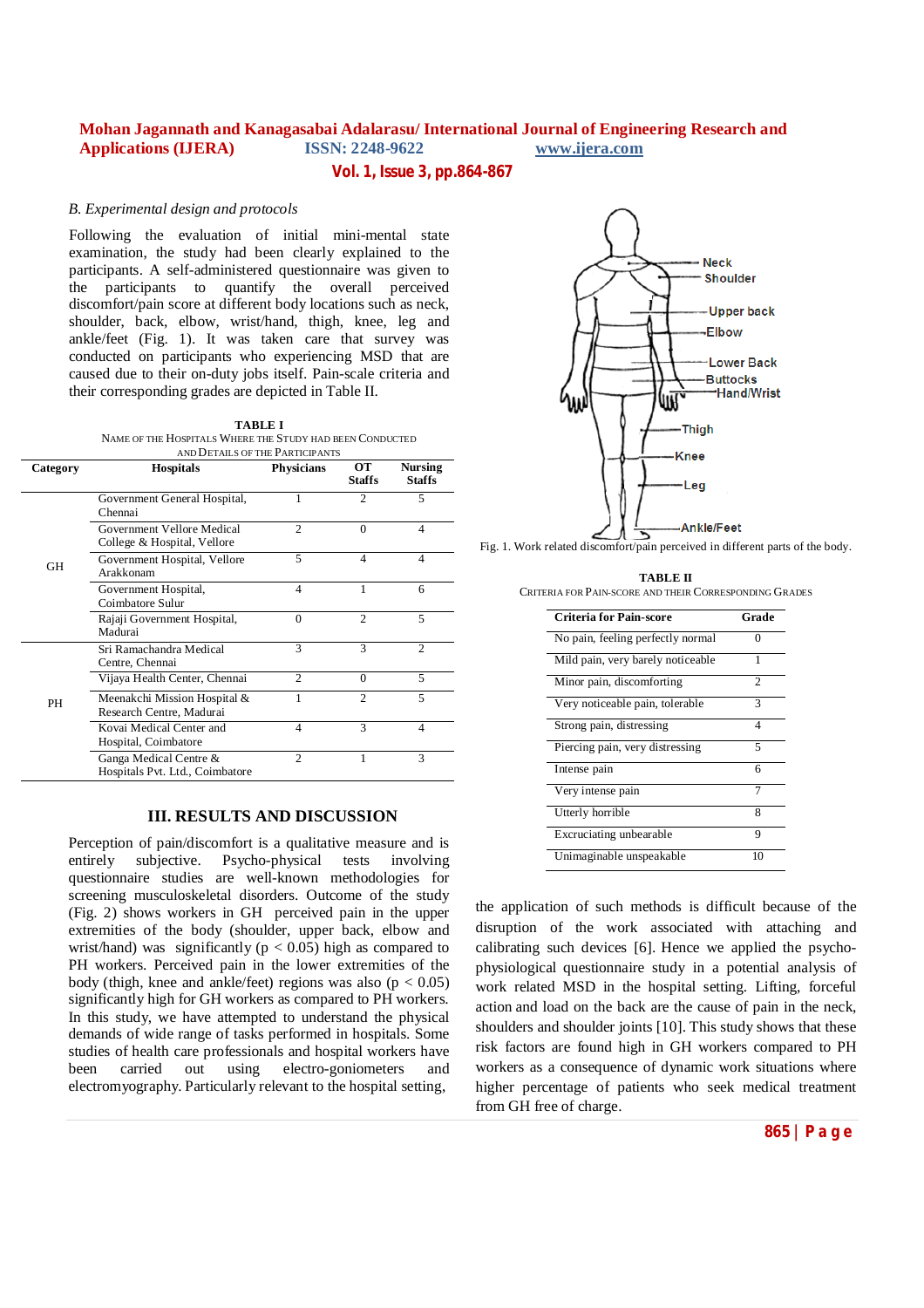**Vol. 1, Issue 3, pp.864-867**



Fig. 2. Perceived discomfort/pain based on pain-score criteria between Government and Private hospital workers. (\*p<0.05 and #p<0.01)

Shannon et al. (2001) examined changes in general health and time with back pain and neck pain and identified predictors of any such changes. The study showed that there was a significant decline in general health and significant increases in time with neck pain and back pain. They concluded the predictors of changes in these outcomes were mainly work-related variables such as job interference with family, work psychological demands, job influence and hours worked [5]. Most of the recent researches have concentrated on problems of the elbow, hands and wrists. High risk jobs require repeated, forceful movements of body parts held at the extremes of their ranges of movements, such as with the wrist flexed, extended and promoted.

Microscope work is a visually demanding task that requires OT staffs even sometimes physicians to bend over the eyepiece. These postures can irritate soft tissues such as muscles, ligaments and spinal discs. They sit on laboratory stools typically dangle their feet or place them on a ring-style footrest. If the footrest is not adjusted properly, this posture can lead to contact stress on the popliteal fold (back of the knees) and pooling of blood in the feet. These awkward postures can cause fatigue and discomfort and place the worker at risk of developing a work related MSD [8]. Our survey showed workers in hematology complained of back, leg, ankle, heel and foot pain from the long hours of standing. Results also showed the knee problems exposed to the hospital workers as a result of extreme postures lifting loads and long hours of work [7].

The above-said problems can be prevented by properly designing the job or work station and selecting the appropriate tools or equipment for that job. NIOSH recommends using the following guidelines in jobs requiring manual handling:

- $\triangleright$  Minimize the distance between the load and the body
- $\triangleright$  Lift loads from knuckle height
- $\triangleright$  Keep the travel distance for the lift to less than 10 feet
- Minimize twisting
- $\triangleright$  Appropriate engineering controls, such as work station, tool, and equipment design or redesign
- $\triangleright$  Work practices, such as proper lifting techniques and keeping work areas clean
- Administrative controls, such as worker rotation, more task variety, and increased rest breaks

# **IV. CONCLUSIONS**

Hospital workers suffer from multiple musculoskeletal problems that significantly impair their activities of daily living. As our understanding from the study, the GH Workers were exposed to more discomfort/pain as compared to the PH Workers. Reasons could be hospital layout and poor infrastructure, due to improper work plan, the number of inpatient and outpatient admissions are considerably high, duty timings and the wrong placement of the equipments. In practice, the adoption of appropriate postures and handling practices depends on the amount of functional space, presence of appropriate furniture and equipment and quality of care. Each hospital needs a comprehensive ergonomic plan and the necessary resources to support the same. The net effect of these factors can improve the prevention of healthcare risks among hospital workers.

## **ACKNOWLEDGMENT**

Authors would like to thank all the hospital managements for giving permission to conduct the study. We also thank the participants for their active involvement throughout the study.

#### **REFERENCES**

- [1] Brown, N.D., Thomas, N.I., "Exploring variables among medical center employees with injuries: developing interventions and strategies," *AAOHN J* 51 (11), 2003, 470–481.
- [2] Collins, J.W., Owen, B.D., "NIOSH research initiatives to prevent back injuries to nursing assistants, aides, and orderlies in nursing homes," *Am. J. Ind. Med.* 29 (4), 1996, 421–424.
- [3] Engkvist, I.L., Hjelm, E.W., Hagberg, M., Menckel, E., Ekenvall, L., "Risk indicators for reported overexertion back injuries among female nursing personnel," *Epidemiology* 11 (5), 2000, 519–522.
- [4] Forde, M.S., Punnett, L., Wegman, D.H., "Pathomechanisms of work-related musculoskeletal disorders: conceptual issues," *Ergonomics* 45 (9), 2002, 619–630.